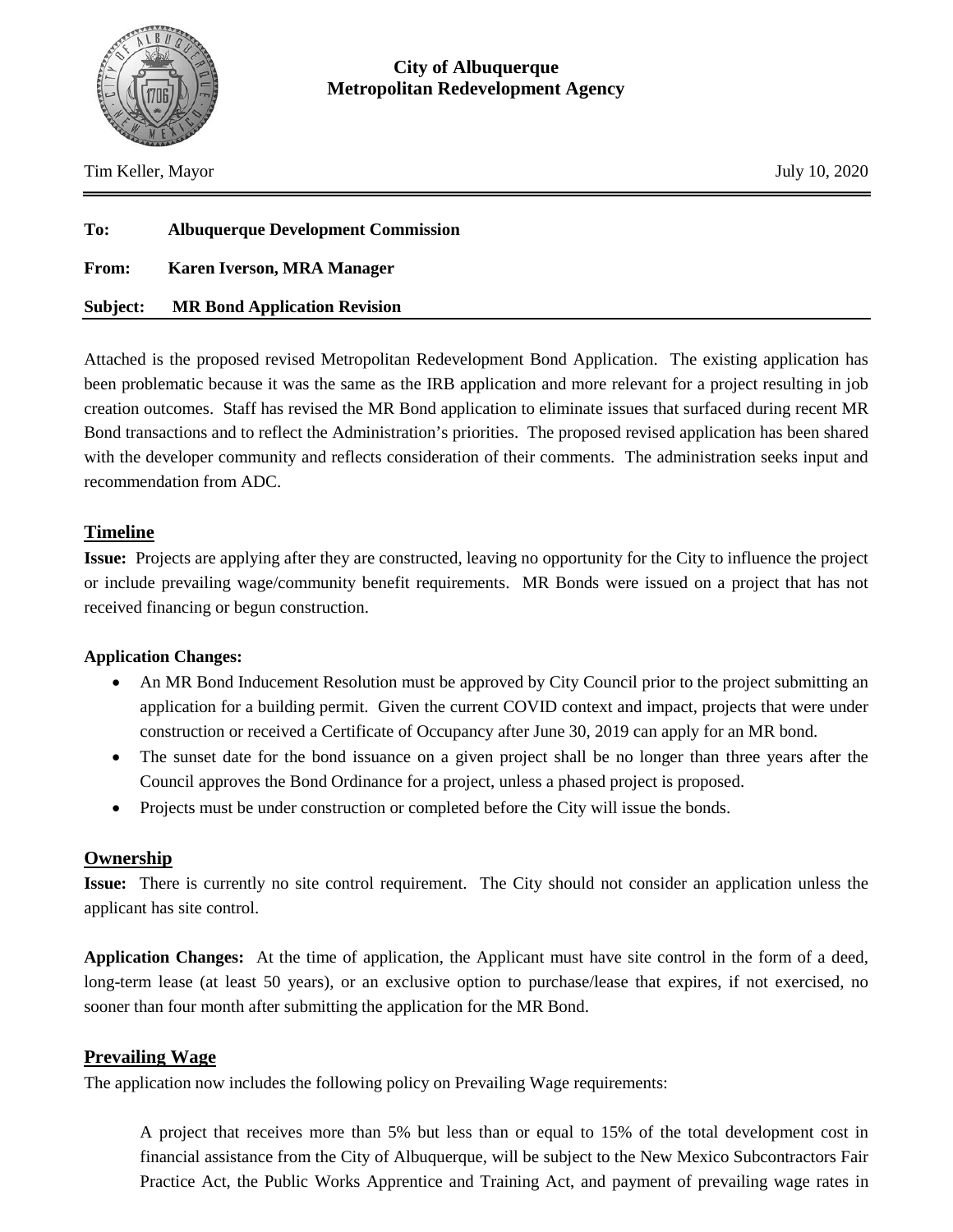accordance with the New Mexico Public Works Minimum Wage Act, § 13-4-10 to 13-4-17, NMSA 1978, for the public infrastructure component of the project only, regardless of whether the redevelopment project is deemed a public or private construction project.

A project that receives greater than 15% of the total development cost in financial assistance from the City of Albuquerque, will be subject to the New Mexico Subcontractors Fair Practice Act, the Public Works Apprentice and Training Act, and payment of prevailing wage rates in accordance with the New Mexico Public Works Minimum Wage Act, § 13-4-10 to 13-4-17, NMSA 1978, on the entire development project regardless of whether the redevelopment project is deemed a public or private construction project.

Total Development Cost includes hard costs, soft costs, on and off-site infrastructure, and the market-rate value of land. Financial assistance will include all forms of financial assistance including grants, loans, and tax abatements that result from MR Bonds. Contributed land and impact fee waivers will not be added to the value of financial assistance. The present value of future subsidy will be calculated using a 5% discount rate. Projected returns to the City in the form of loan repayments or equity proceeds will not reduce the amount of financial assistance. The City may identify additional funding needed to cover the increased cost associated with the Prevailing Wage requirement.

#### **Approval Criteria**

**Issue:** Several criteria and questions in the previous application were irrelevant including questions regarding effect on existing industry, products involved, and permanent job creation. The criteria below reflects the Administration's priorities of collaborating on well-designed projects, projects that eliminate slum/blighted conditions, projects that provide community benefit, and projects that financially require the tax abatement incentive to be feasible.

**Application Changes:** The criteria for approval are:

#### **I: Infill and Design**

Project location utilizes existing infrastructure and contributes to the following goals of the City's Comprehensive Plan:

- Promote development patterns that maximize the utility of existing infrastructure and public facilities and the efficient use of land to support the public good; and
- Create a quality urban environment that perpetuates the tradition of identifiable, individual, compact, but integrated communities within the metropolitan area and that offers variety and maximum choice in housing, transportation, work areas, and lifestyles, while creating a visually pleasing built environment.

The scale and general design of the project are appropriate for the area and contribute to the following policies of the City's Comprehensive Plan:

- Ensure that infill and redevelopment is compatible with the character of the surrounding context and similar in height, mass, and volume to adjacent development; and
- Promote infill that enhances the built environment or blends in style and building materials with surrounding structures and the streetscape of the block in which it is located.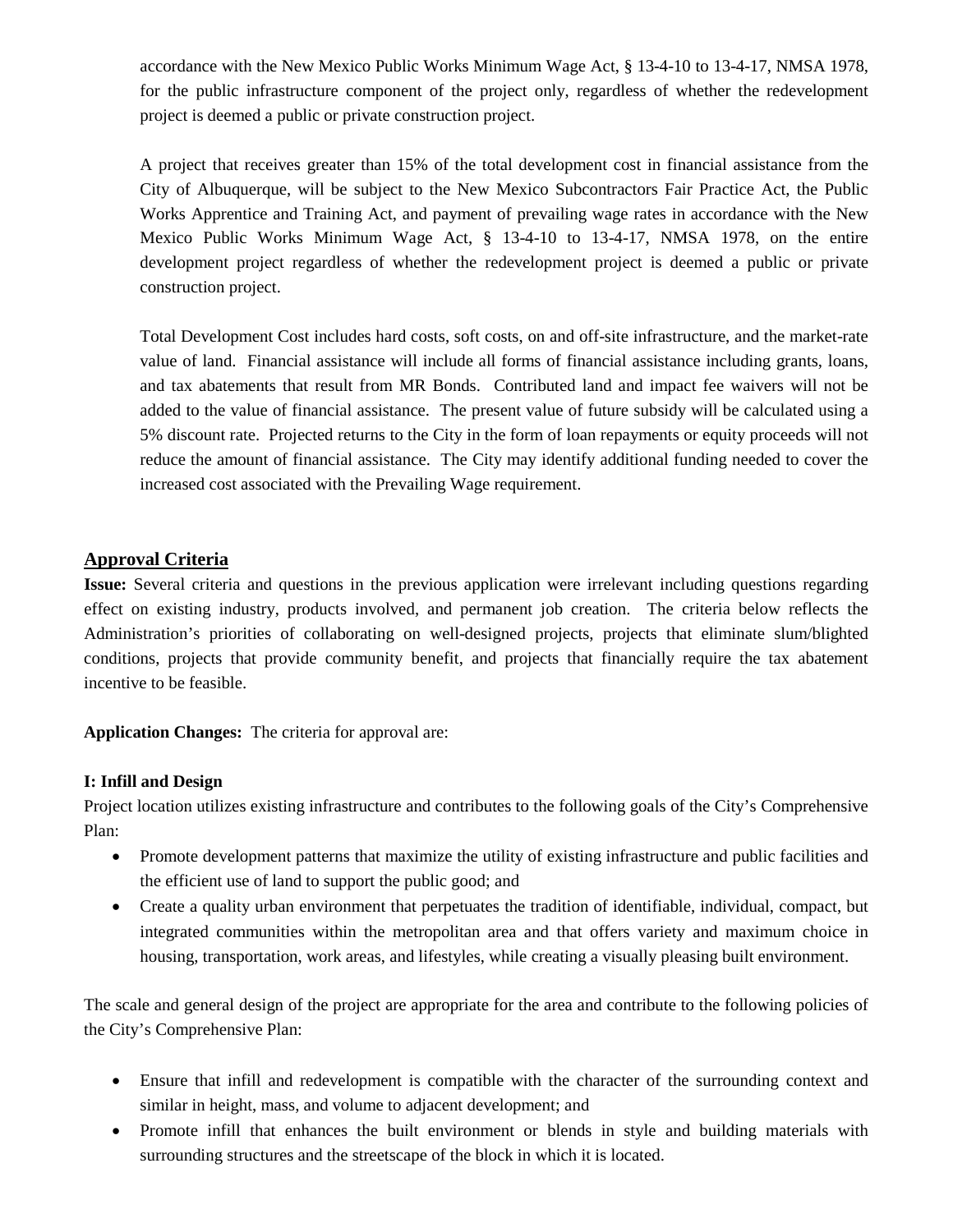#### **II: Removal of Slum/Blighted Conditions and Conformance with MR Plan**

- Project results in the removal of slum or blighted conditions.
- Project furthers the goals and objectives of the adopted MR Plan.
- Demolition of viable buildings has been/will be avoided.
- Relocation of existing residents and businesses has been/will be avoided

#### **III: Community Benefit**

Project provides tangible community benefit such as:

- Provide living wage jobs;
- Commitment to recruit from the local neighborhood;
- Provide affordable housing;
- Include public art such as a mural;
- Include enhanced streetscape improvements such as widened sidewalks, urban furniture components, or other permeable public/private space that activates the street;
- Incorporate design elements that will encourage mass transit use and other forms of multimodal transportation;
- Incorporate charging stations for EV;
- Rehabilitate existing structures on site;
- Recruit new or expanding businesses;
- Provide below market-rate meeting space to local non-profits, startup companies, or other users;
- Create, produce or use renewable energy and renewable energy technology;
- Provide neighborhood serving retail or services;
- Provide community/cultural activation programming; or
- Other, as proposed by the applicant.

#### **IV: Project Feasibility**

The applicant has a demonstrated record of financing, constructing, and managing projects of this type and size, and has provided convincing evidence that the project will be completed.

#### **V: MR Bond Necessity**

The applicant has demonstrated that the requested tax abatement is financially necessary for the feasibility of the project.

**Recommended Motion:** ADC recommends, to the City Administration, implementation of the updated Metropolitan Redevelopment Bond Application.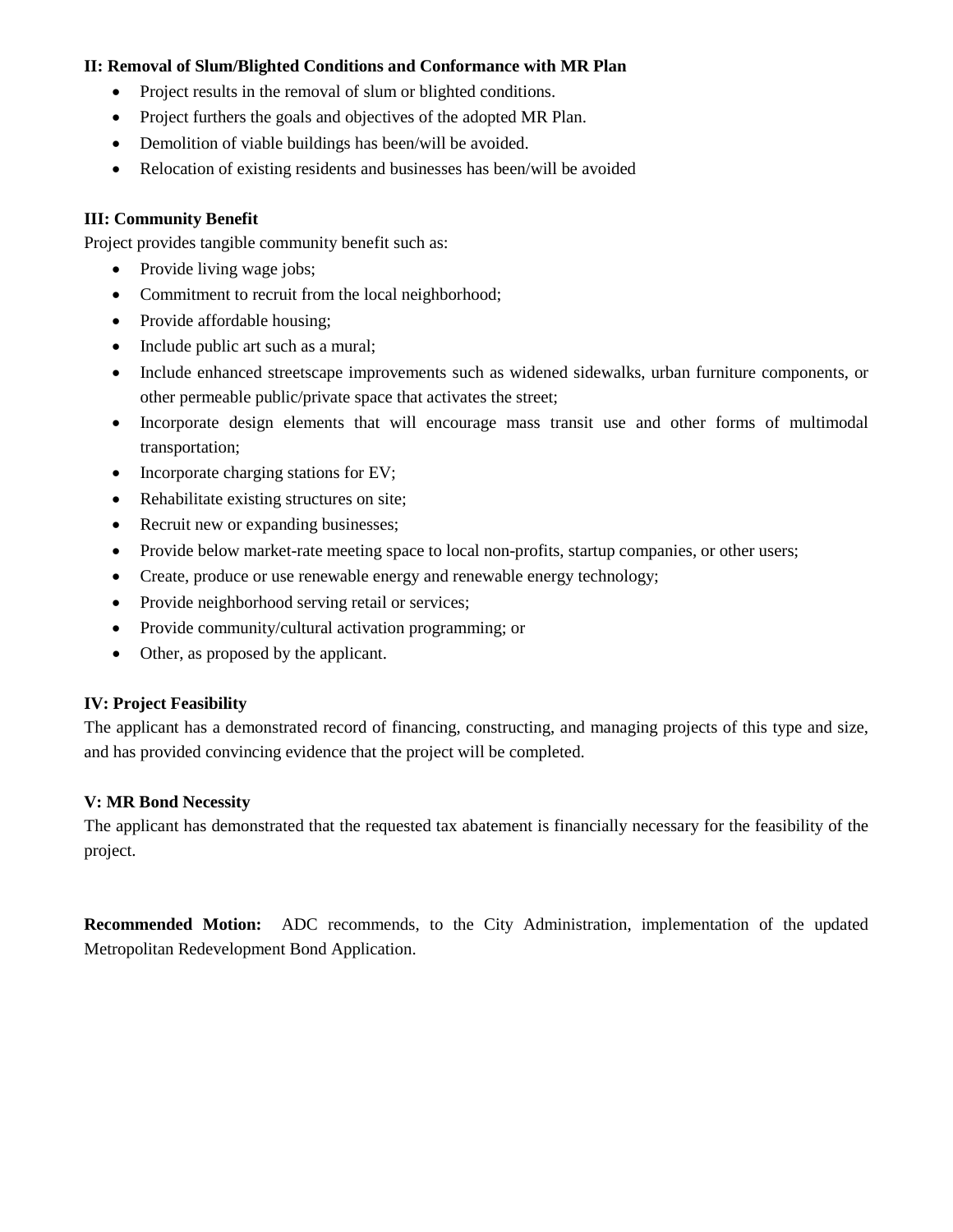# MRB

# Metropolitan Redevelopment Bond



# APPLICATION

# DRAFT

City of Albuquerque Metropolitan Redevelopment Agency

Updated July XX, 2020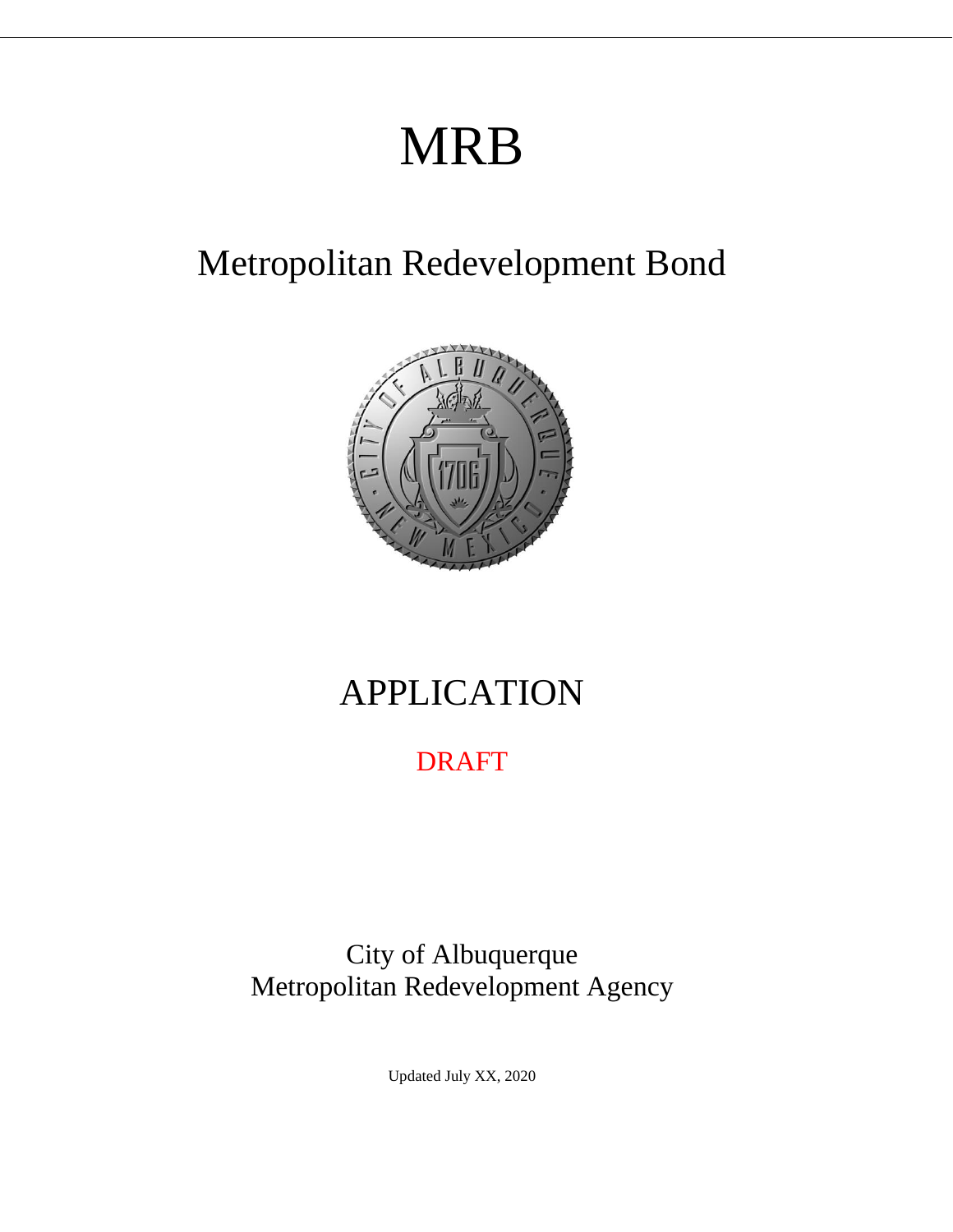#### **OVERVIEW**

Metropolitan Redevelopment Bonds (MR Bonds) are a financing mechanism to support projects within Metropolitan Redevelopment Areas. Projects must meet the goals of the adopted Metropolitan Redevelopment Plan and result in the elimination or prevention of slum and blight, in accordance with NM Statute, Section 3 Article 60A. The City does not provide financing or credit enhancement for the bonds. The applicant is responsible for identifying the bond purchaser and negotiating the rates and terms.

MR Bonds also provide a seven-year property tax abatement on the incremental property taxes. Property owners continue to pay the pre-development tax amount to the County Assessor. All land uses may be eligible for a MR Bond, if the project is found by the City Council to meet the criteria described in this application and is consistent with the applicable Metropolitan Redevelopment Plan.

### **PROCESS**

#### 1. PRE-APPLICATION DISCUSSION

A pre-application meeting with staff is required. Staff will review the process and schedule for the bond project, and outline the steps for the City Council's Inducement Resolution and Bond Ordinance consideration. Staff will review the specific project, its eligibility for an MR Bond, advise the applicant of areas that could present problems, and suggest meetings with neighborhood groups, policy makers or City departments that may be needed.

#### 2. APPLICATION

Complete applications must be submitted at least six weeks prior to the Albuquerque Development Commission (ADC) public meeting at which the matter will be discussed and the applicant will seek a favorable recommendation from the ADC to the City Council. A complete application includes the following:

- an application (the format is included in this package);
- draft Inducement Resolution (prepared on the City's legislation template);
- information required for the fiscal impact analysis; and
- the required fee paid separately to the City and the Bureau of Business and Economic Research (BBER) at the University of New Mexico.

Additional requested materials must be provided in a timely manner in order to be heard at the anticipated ADC meeting. Incomplete applications will be postponed.

#### **An MR Bond Inducement Resolution must be approved by City Council prior to the project submitting an application for a building permit.**

Application packages should include 3 bound copies and 1 digital copy.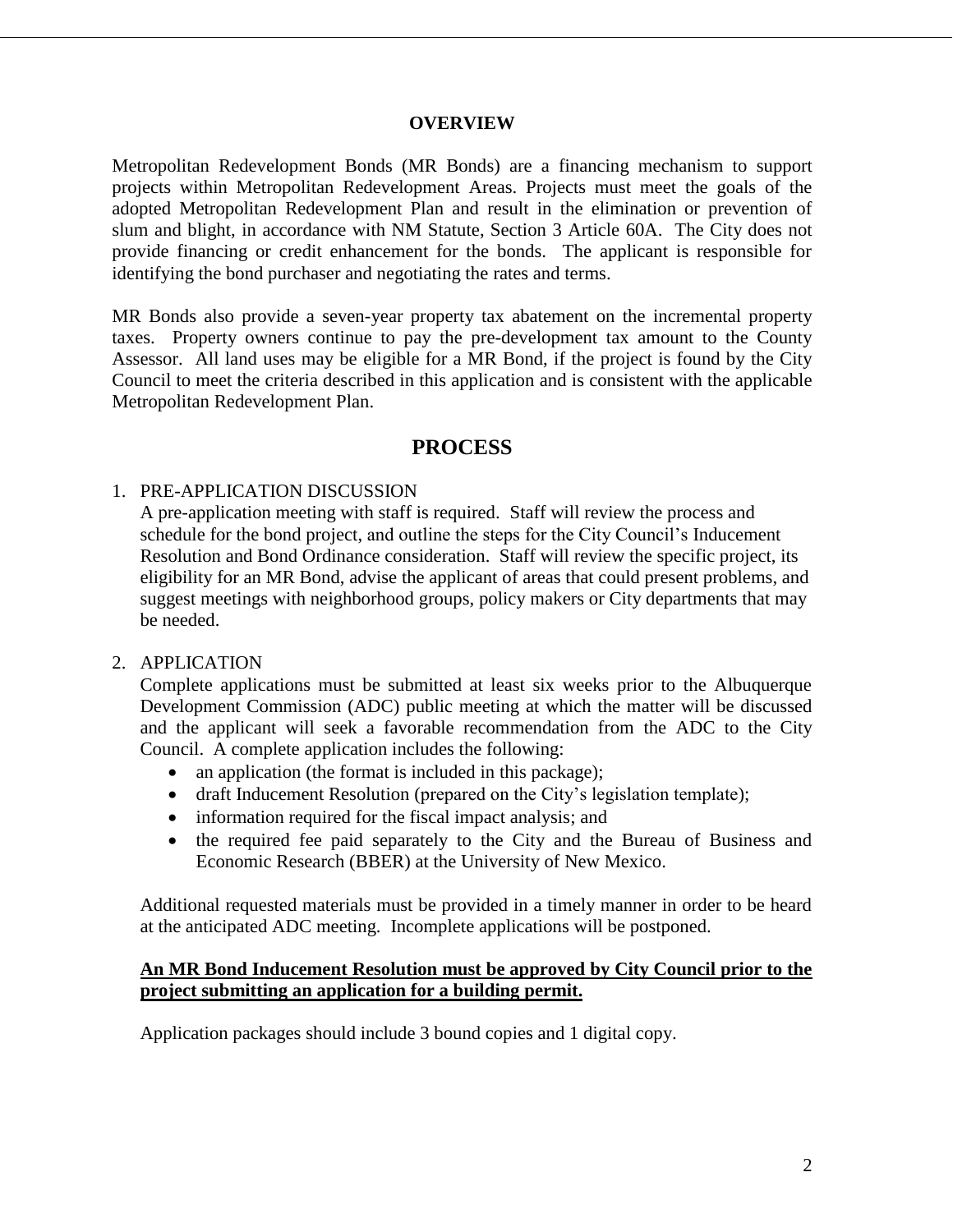#### 3. NOTICE

For the ADC public meeting:

- Applicants must notify all property owners and neighborhood associations within 100 feet of the project site. Notices shall be mailed using certified mail not less than 14 days before the ADC public meeting. Applicants shall provide the certified mail receipts to the City 5 days prior to the ADC public meeting.
- Applicants must publish the legal notice of the public meeting in the Albuquerque Journal not less than 14 days prior to public meeting. It is the applicant's responsibility to insert the notice, pay the charges, and provide the City with an affidavit of publication.

For the City Council public meeting for the Bond Ordinance:

 Applicants shall legally notice the public meeting in the Albuquerque Journal not less than fourteen days prior to public meeting. It is the applicant's responsibility to insert the notice, pay the publication fee, and provide the City with an affidavit of publication at least 5 days prior to the public meeting.

#### 4. STAFF ANALYSIS

Projects will be analyzed according to the Criteria for Bond Projects, which are included in this packet. The staff analysis, all materials submitted, and any public comments received will be transmitted to the ADC one week before the public meeting. Staff will send the applicant a copy of the staff analysis via email.

#### 5. FISCAL IMPACT ANALYSIS

A fiscal impact analysis will be conducted on all MR Bond projects by UNM Bureau of Business and Economic Research (BBER). Applicants are required to pay for the fiscal impact analysis and provide BBER with all information necessary to conduct the analysis within three (3) days of submitting an application to the City. County Tax Assessor Value will be based on a cost-basis approach using the same methodology that the City building permit division uses to determine improvement value, or other appropriate valuation.

#### 6. ALBUQUERQUE DEVELOPMENT COMMISSION PUBLIC MEETING

A representative of the applicant should be at the ADC public meeting to present the project. Depending on the nature of the project, applicant also may wish to have its architect, fiscal officer, lawyer, or leasing agent present. A larger scale version of the conceptual site plan is helpful to the ADC. The City's bond counsel attends all ADC meetings where bonds are considered, and advises the ADC on legal and technical questions regarding the proposed bond. At the public meeting, staff will briefly summarize the project and then present the staff's analysis. The applicant then presents the project and answers questions from the ADC. All others in attendance are invited to speak for, or against, the project. The ADC then makes a recommendation to the City Council. Even if the ADC recommendation is negative, the project and all related documents submitted at the meeting will be sent to the City Council for their consideration and action (unless the Applicant withdraws the request). Although a public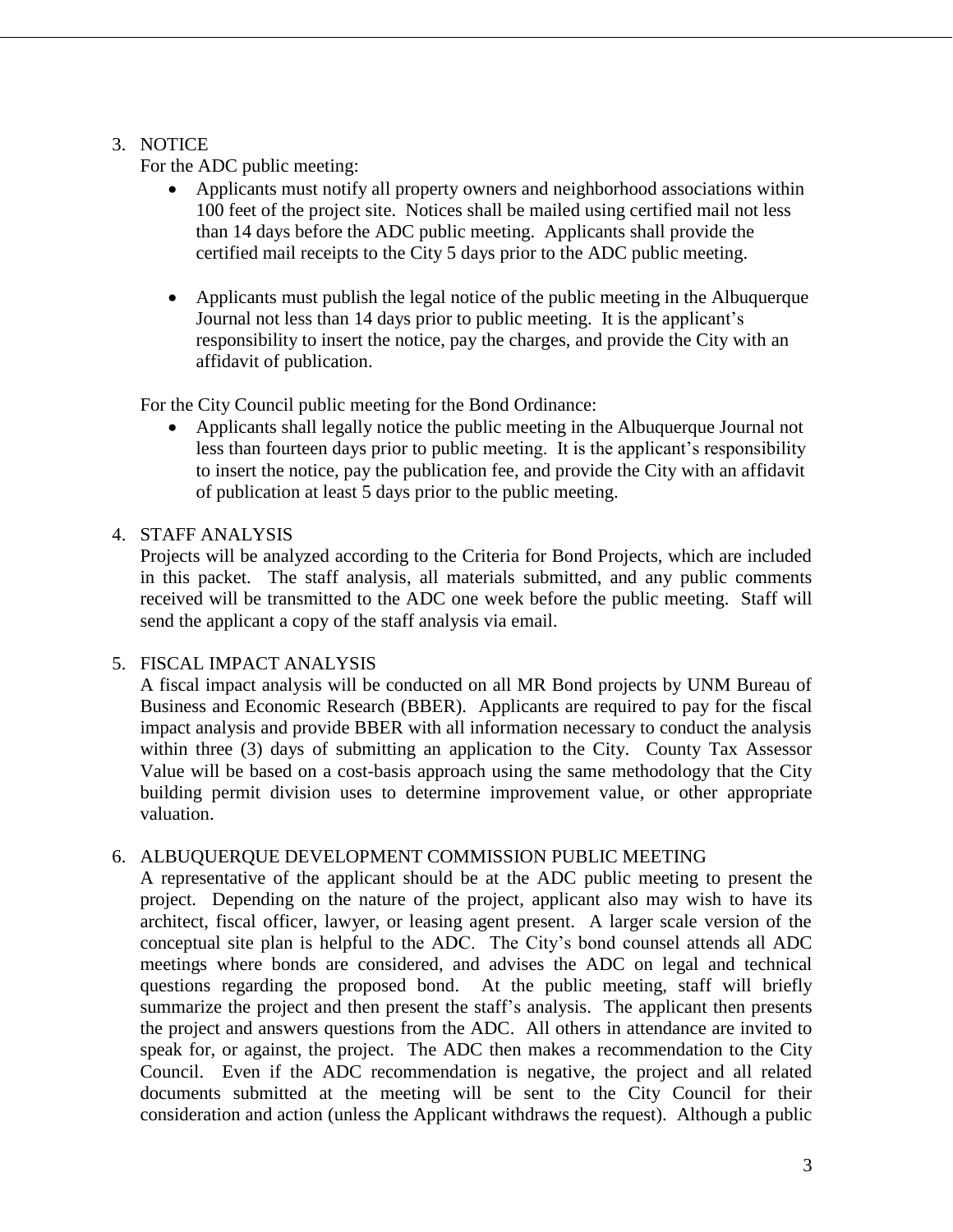meeting and recommendation by the ADC are required as part of the public process, the ADC's recommendation is not binding in any manner on the City Council.

#### 7. INDUCEMENT RESOLUTION

The City Council's approval of the Inducement Resolution and the related Bond Ordinance follows a two phase process. First, the City Council votes on the Inducement Resolution, and then at a subsequent City Council meeting the City Council votes on the Bond Ordinance.

For each phase, the proposed legislation is introduced at a City Council public meeting. There is no need for an applicant to be present at the introduction. After the introduction, the City Council refers the matter to the City Council's Finance and Government Operations Committee (FGO Committee) for consideration at an FGO Committee public meeting. At that public meeting, the FGO Committee listens to the staff analysis and reviews the ADC's recommendation. The applicant presents the project to the FGO Committee, and others at the public meeting are invited to speak. The applicant and its project representatives (as at the ADC public meeting) should be present at the FGO Committee public meeting. The FGO Committee then votes to issue the FGO Committee's recommendation to the full City Council (Do Pass, Do Not Pass, or No Recommendation). Subsequent to the FGO Committee's public meeting, at a full City Council public meeting, a presentation from the staff and applicant are usually conducted, but not always required by the City Council. The applicant should be present and should bring its experts to answer questions from the City Council, if necessary.

#### 8. BOND ORDINANCE

Once the Council has passed an Inducement Resolution, a proposed Bond Ordinance can be presented to the City Council as soon as the applicant can present evidence that all contingencies, if any were imposed, have been satisfied. Applicants should work with their legal counsel on the contents, timing, submission date, etc.

#### 9. OWNERSHIP OF PROPERTY

At the time of application, the Applicant must have site control in the form of a deed, long-term lease (at least 50 years), or an exclusive option to purchase/lease that expires, if not exercised, no sooner than four month after submitting the application for the MR Bond.

#### 10. PREVAILING WAGE

A project that receives more than 5% but less than or equal to 15% of the total development cost in financial assistance from the City of Albuquerque, will be subject to the New Mexico Subcontractors Fair Practice Act, the Public Works Apprentice and Training Act, and payment of prevailing wage rates in accordance with the New Mexico Public Works Minimum Wage Act, § 13-4-10 to 13-4-17, NMSA 1978, for the public infrastructure component of the project only, regardless of whether the redevelopment project is deemed a public or private construction project.

A project that receives greater than 15% of the total development cost in financial assistance from the City of Albuquerque, will be subject to the New Mexico Subcontractors Fair Practice Act, the Public Works Apprentice and Training Act, and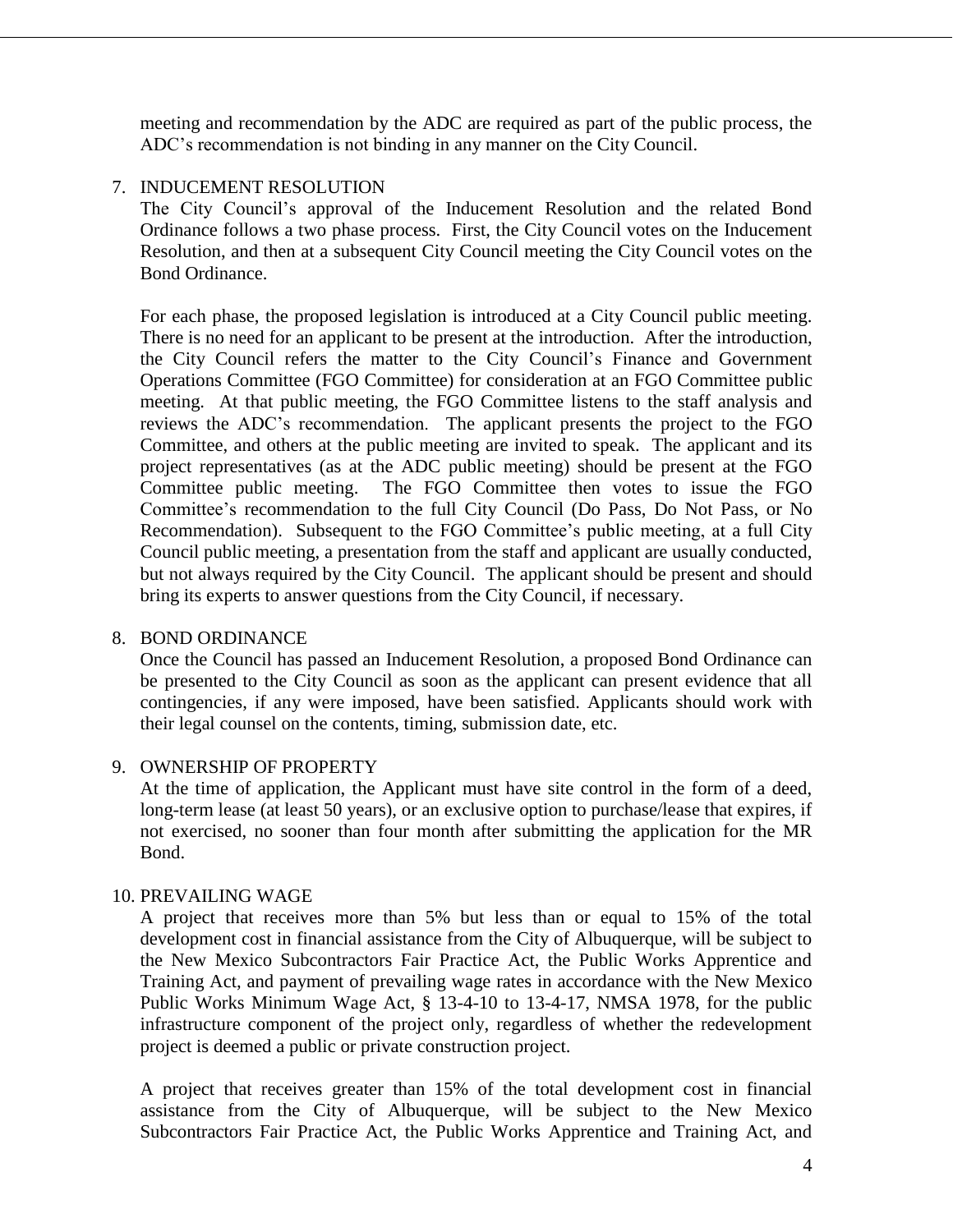payment of prevailing wage rates in accordance with the New Mexico Public Works Minimum Wage Act, § 13-4-10 to 13-4-17, NMSA 1978, on the entire development project regardless of whether the redevelopment project is deemed a public or private construction project.

Total Development Cost includes hard costs, soft costs, on and off-site infrastructure, and the market-rate value of land. Financial assistance will include all forms of financial assistance including grants, loans, and tax abatements that result from MR Bonds. Contributed land and impact fee waivers will not be added to the value of financial assistance. The present value of future subsidy will be calculated using a 5% discount rate. Projected returns to the City in the form of loan repayments or equity proceeds will not reduce the amount of financial assistance. The City may identify additional funding needed to cover the increased cost associated with the Prevailing Wage requirement.

#### 11. SUNSET DATE

The sunset date for the bond issuance on a given project is no longer than three years after the Council approves the Bond Ordinance for a project, unless the project is a phased project. Projects must be under construction or completed before the City will issue the bonds.

#### 12. FEES

MR Bond application fee: A fee of \$2,500.00 is payable to the City of Albuquerque – MRA at the time the application is submitted.

The Fiscal Impact Analysis fee is \$1,800.00 and is payable directly to the Bureau of Business and Economic Research (BBER) at University of New Mexico. *\*Additional fees may be required by BBER for projects requiring complex analyses.*

MR Bond Fee: An annual fee incurred while the MR Bond is outstanding, equivalent to 10% of the actual abated taxes related to the MR Bond, is payable each year to the Metropolitan Redevelopment Agency to foster further redevelopment. This provision and payment mechanism must be included in the finance/lease documents related to the issuance of the MR Bond.

Applicants are required to pay the costs of the City's outside bond counsel.

| <b>DEADLINE</b>                   | <b>ACTION ITEM</b>                                    |
|-----------------------------------|-------------------------------------------------------|
| 6 weeks before ADC Hearing        | All project documents and fees submitted to MRA staff |
| 14 days before ADC Hearing        | Notices mailed out to all property owners and         |
|                                   | Neighborhood Associations                             |
| 14 days before ADC Hearing        | Legal Notices published                               |
| 14 days before City Council       | Legal Notices published                               |
| <b>Consideration on Ordinance</b> |                                                       |

# **TABLE OF DEADLINES**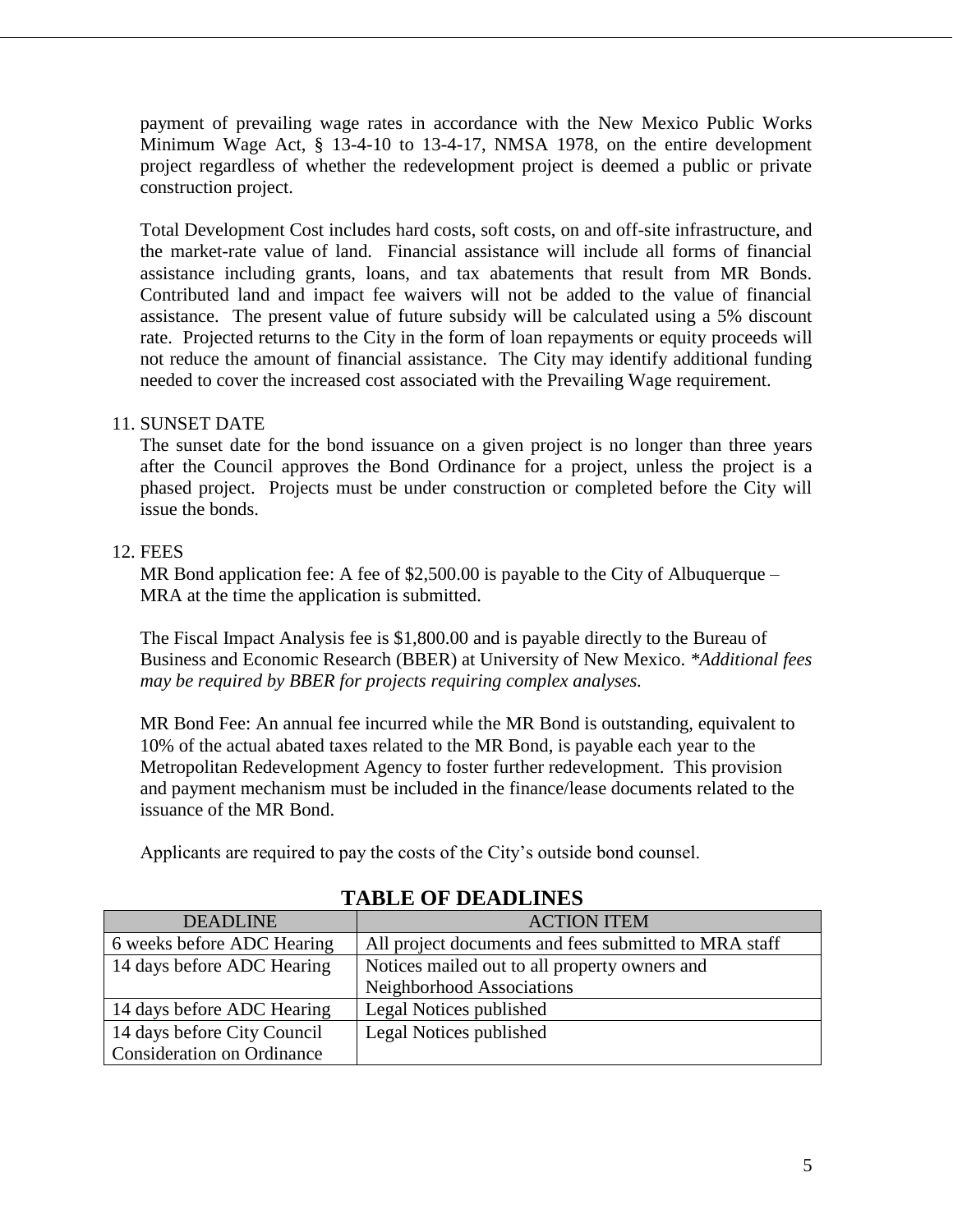# **MR BOND PROJECT CRITERIA**

The primary purpose of each MR Bond project is to benefit the Metropolitan Redevelopment Area in which the project is located. The project must further the goals outlined in the applicable Metropolitan Redevelopment Plan. The criteria below must be satisfied by the Applicant, and are intended to assist the ADC in evaluating the impact a project will have.

### **CRITERIA I: INFILL AND DESIGN**

- 1. Project location utilizes existing infrastructure and contributes to the following goals of the City's Comprehensive Plan:
	- Promote development patterns that maximize the utility of existing infrastructure and public facilities and the efficient use of land to support the public good; and
	- Create a quality urban environment that perpetuates the tradition of identifiable, individual, compact, but integrated communities within the metropolitan area and that offers variety and maximum choice in housing, transportation, work areas, and lifestyles, while creating a visually pleasing built environment.
- 2. The scale and general design of the project are appropriate for the area and contribute to the following policies of the City's Comprehensive Plan:
	- Ensure that infill and redevelopment is compatible with the character of the surrounding context and similar in height, mass, and volume to adjacent development; and
	- Promote infill that enhances the built environment or blends in style and building materials with surrounding structures and the streetscape of the block in which it is located.

#### **CRITERIA II: REMOVAL OF BLIGHTED CONDITIONS AND CONFORMANCE WITH METROPOLITAN REDEVELOPMENT AREA PLAN**

1. Project results in the removal of slum or blighted<sup>1</sup> conditions.

 $\overline{a}$ 

"Blighted area" means an area within the area of operation other than a slum area that, because of the presence of a substantial number of deteriorated or deteriorating structures, predominance of defective or inadequate street layout, faulty lot layout in relation to size, adequacy, accessibility or usefulness, insanitary or unsafe conditions, deterioration of site or other improvements, diversity of ownership, tax or special assessment delinquency exceeding the fair value of the land, defective or unusual conditions of title, improper subdivision or lack of adequate housing facilities in the area or obsolete or impractical planning and platting or an area where a significant number of commercial or mercantile businesses have closed or significantly reduced their operations due to the economic losses or loss of profit due to operating in the area, low levels of commercial or industrial activity or redevelopment or any combination of such factors,

<sup>&</sup>lt;sup>1</sup> The Metropolitan Redevelopment Code, NMSA 1978, Section 3-60A-4 (H & I), defines a slum area or a blighted area as:

<sup>&</sup>quot;Slum area" means an area within the area of operation in which numerous buildings, improvements and structures, whether residential or nonresidential, which, by reason of its dilapidation, deterioration, age, obsolescence or inadequate provision for ventilation, light, air, sanitation or open spaces, high density of population, overcrowding or the existence of conditions that endanger life or property by fire or other causes, is conducive to ill health, transmission of disease, infant mortality, juvenile delinquency or crime and is detrimental to the public health, safety, morals or welfare;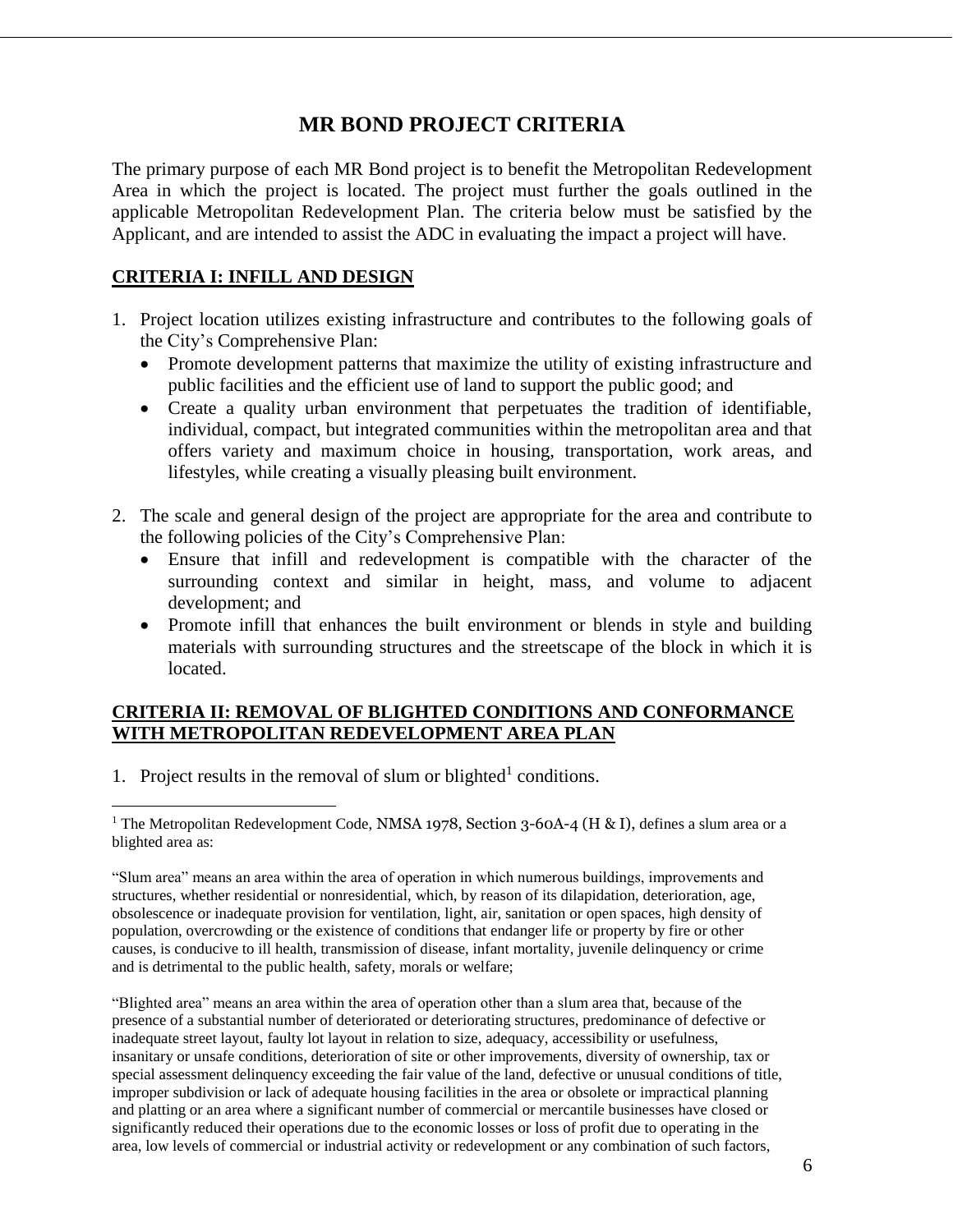- 2. Project furthers the goals and objectives of the adopted Metropolitan Redevelopment Area Plan.
- 3. Demolition of viable buildings has been/will be avoided. Demolition of historic properties shall not occur unless the project can show there are no alternatives and the demolition will provide exceptional long-range benefits to the community.
- 4. Relocation of existing residents and businesses has been/will be avoided. If relocation is necessary, the Applicant should assist in finding new housing or business locations.

#### **CRITERIA III: COMMUNITY BENEFIT**

Project provides tangible community benefit such as:

- Provide living wage jobs;
	- Commitment to recruit from the local neighborhood;
	- Provide affordable housing;
	- Include public art such as a mural;
	- Include enhanced streetscape improvements such as widened sidewalks, urban furniture components, or other permeable public/private space that activates the street;
	- Incorporate design elements that will encourage mass transit use and other forms of multimodal transportation;
	- Incorporate charging stations for EV;
	- Rehabilitate existing structures on site;
	- Recruit new or expanding businesses;
	- Provide below market-rate meeting space to local non-profits, startup companies, or other users;
	- Create, produce or use renewable energy and renewable energy technology;
	- Provide neighborhood serving retail or services;
- Provide community activation programming; or
- Other as proposed by the applicant.

Commitments to provide community benefits will be included in lease provisions with security and clawback provisions.

#### **CRITERIA IV: PROJECT FEASIBILITY**

The applicant has a demonstrated record of financing, constructing, and managing projects of this type and size, and has provided convincing evidence that the project will be completed.

# **CRITERIA V: MR BOND NECESSITY**

 $\overline{a}$ 

The applicant has demonstrated that the requested tax abatement is financially necessary.

substantially impairs or arrests the sound growth and economic health and well-being of a municipality or locale within a municipality or an area that retards the provisions of housing accommodations or constitutes an economic or social burden and is a menace to the public health, safety, morals or welfare in its present condition and use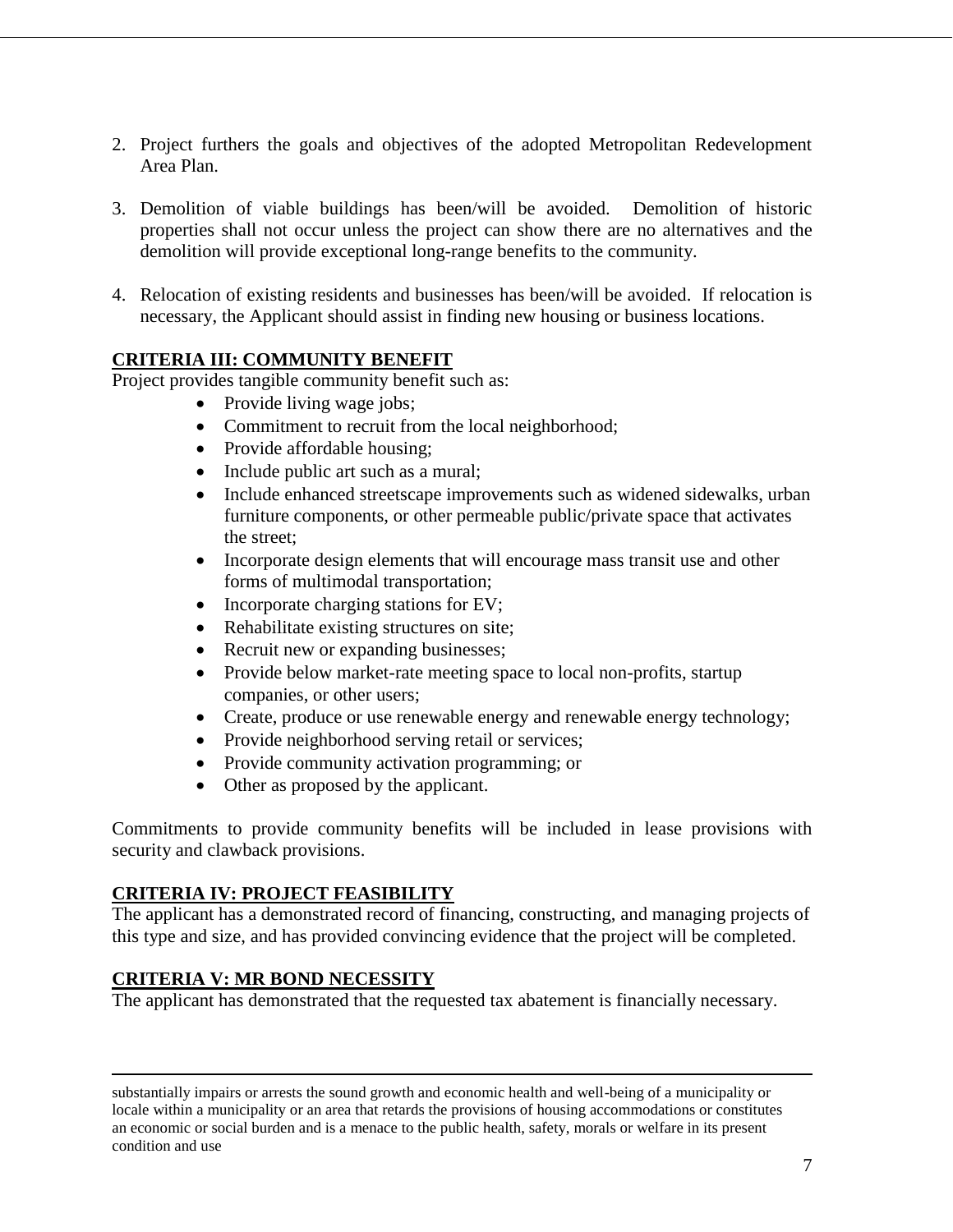# APPLICATION For METROPOLITAN REDEVELOPMENT BOND Project Approval

| Name of Project:                | <u> 1989 - Johann Stoff, amerikansk politiker (* 1908)</u>                                                             |
|---------------------------------|------------------------------------------------------------------------------------------------------------------------|
| Location of Project:            | <u> 1989 - Johann Barn, fransk politik fotograf (d. 1989)</u>                                                          |
| Company Name:                   |                                                                                                                        |
| Company Website:                | <u> 1989 - Johann Harry Harry Harry Harry Harry Harry Harry Harry Harry Harry Harry Harry Harry Harry Harry Harry</u>  |
| <b>Contact Person:</b>          | <u> 1989 - Johann Barn, amerikansk politiker (d. 1989)</u>                                                             |
| Address:                        |                                                                                                                        |
|                                 | <u> 1989 - Johann Barbara, marka a shekara tsa na shekara tsa na shekara tsa 1989 - An tsa na shekara tsa na sheka</u> |
| Telephone:                      |                                                                                                                        |
| Email:                          | <u> 1989 - Johann Stoff, amerikansk politiker (d. 1989)</u>                                                            |
| <b>Bond Counsel:</b>            | <u> 1989 - Johann Barbara, margaret eta idazlea (h. 1989).</u>                                                         |
| Address:                        |                                                                                                                        |
|                                 |                                                                                                                        |
| Telephone:                      | <u> 1989 - Johann Barbara, martin amerikan basal dan berasal dan berasal dalam basal dalam basal dalam basal dala</u>  |
|                                 |                                                                                                                        |
|                                 |                                                                                                                        |
| Tax Abatement Requested: Yes No |                                                                                                                        |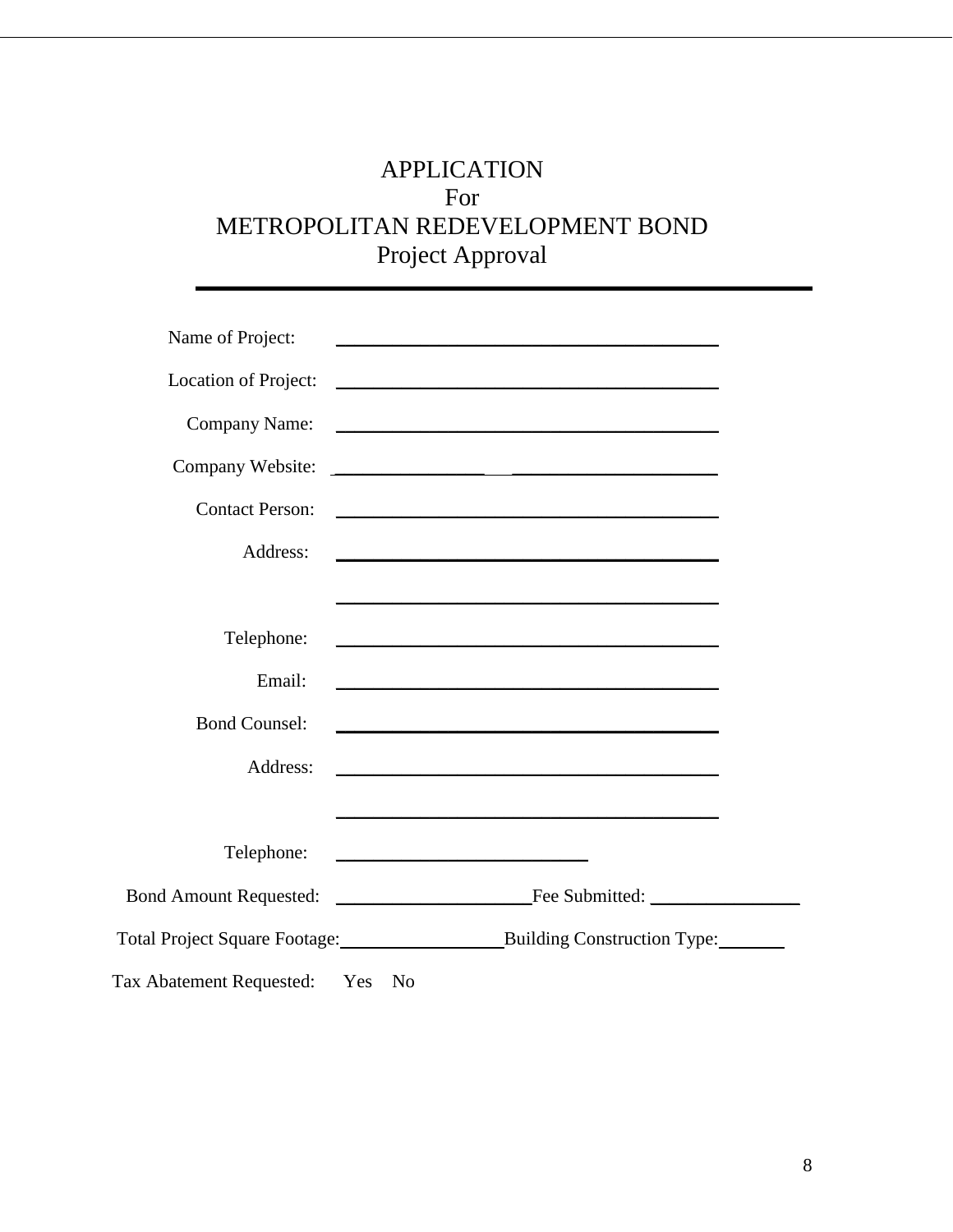Please prepare the application according to the following outline. Headings must be visible and all required information included.

## **PROJECT INFORMATION**

- 1. Description of Proposed Development: Describe the construction to be undertaken, including specific uses, square footage, construction type, and location of the project site. Attach a conceptual site plan and elevations.
- 2. Legal Description: Give both the physical address and complete legal description for the project.
- 3. Existing Site Conditions: Describe the present use and development of the site, including any improvements, vacant land, etc. Describe surrounding land uses.
- 4. Land Acquisition: Indicate the current status of the property ownership. Provide documentation in the form of a deed, lease, or option.
- 5. Entitlements: Give the current zoning of the property. Provide a list of entitlements received or required for the proposed use.
- 6. Bond Amount: State the bond amount requested and weather a tax abatement is also requested.

# **CRITERIA I: INFILL AND DESIGN**

- Infill: Describe how the project uses existing infrastructure. Indicate if the project will require any extension or relocation of utility or road systems and who is paying for such improvements. Describe how the project meets the following Comprehensive Plan Policies:
	- Promote development patterns that maximize the utility of existing infrastructure and public facilities and the efficient use of land to support the public good.
	- Create a quality urban environment that perpetuates the tradition of identifiable, individual, compact, but integrated communities within the metropolitan area and that offers variety and maximum choice in housing, transportation, work areas, and lifestyles, while creating a visually pleasing built environment.
- Design: Describe the general design of the project how it relates to the surrounding area. Describe how the project meets the following Comprehensive Plan Policy:
	- Ensure that infill and redevelopment is compatible with the character of the surrounding context and similar in height, mass, and volume to adjacent development.
	- Promote infill that enhances the built environment or blends in style and building materials with surrounding structures and the streetscape of the block in which it is located.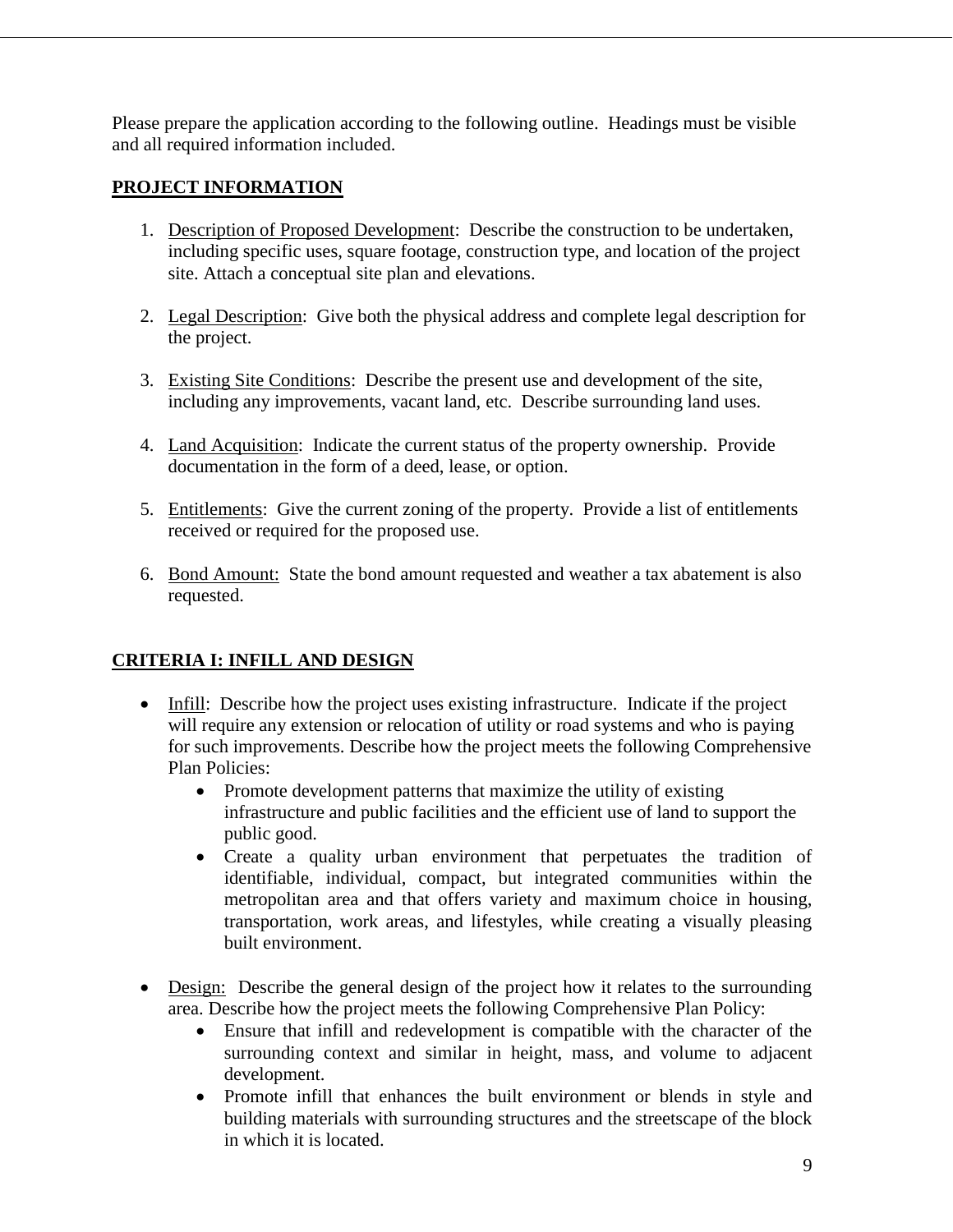#### **CRITERIA II: REMOVAL OF SLUM OR BLIGHTED CONDITIONS AND CONFORMANCE WITH THE METROPOLITAN REDEVELOPMENT AREA PLAN**

- 1. Describe how the project will eliminate slum or blighted conditions.<sup>2</sup>
- 2. Describe, in detail, how the project furthers the goals and policies of the approved Metropolitan Redevelopment Area Plan.
- 3. List all positive contributions that the project will make to the neighborhood and how the project design and placement will enhance the area. Include any increased economic benefits to the area/City that will be created directly or indirectly from the development of the project.
- 4. Detail any demolition that previously occurred under the Applicant's ownership or will be required by the project. Indicate if structures on the project site are on the local, state, or historic register. If so, describe how the project will follow preservation guidelines.
- 5. Describe the existing businesses or residents currently on the site and the relocation plan for the businesses and/or residents. Also describe any relocation of businesses or residents that occurred prior to this application under the Applicant's ownership.

#### **CRITERIA III: COMMUNITY BENEFIT**

 $\overline{a}$ 

1. Describe how the project will provide a tangible community benefit such as:

<sup>&</sup>lt;sup>2</sup> The Metropolitan Redevelopment Code, NMSA 1978, Section 3-60A-4 (H & I), defines a slum area or a blighted area as:

<sup>&</sup>quot;Slum area" means an area within the area of operation in which numerous buildings, improvements and structures, whether residential or nonresidential, which, by reason of its dilapidation, deterioration, age, obsolescence or inadequate provision for ventilation, light, air, sanitation or open spaces, high density of population, overcrowding or the existence of conditions that endanger life or property by fire or other causes, is conducive to ill health, transmission of disease, infant mortality, juvenile delinquency or crime and is detrimental to the public health, safety, morals or welfare;

<sup>&</sup>quot;Blighted area" means an area within the area of operation other than a slum area that, because of the presence of a substantial number of deteriorated or deteriorating structures, predominance of defective or inadequate street layout, faulty lot layout in relation to size, adequacy, accessibility or usefulness, insanitary or unsafe conditions, deterioration of site or other improvements, diversity of ownership, tax or special assessment delinquency exceeding the fair value of the land, defective or unusual conditions of title, improper subdivision or lack of adequate housing facilities in the area or obsolete or impractical planning and platting or an area where a significant number of commercial or mercantile businesses have closed or significantly reduced their operations due to the economic losses or loss of profit due to operating in the area, low levels of commercial or industrial activity or redevelopment or any combination of such factors, substantially impairs or arrests the sound growth and economic health and well-being of a municipality or locale within a municipality or an area that retards the provisions of housing accommodations or constitutes an economic or social burden and is a menace to the public health, safety, morals or welfare in its present condition and use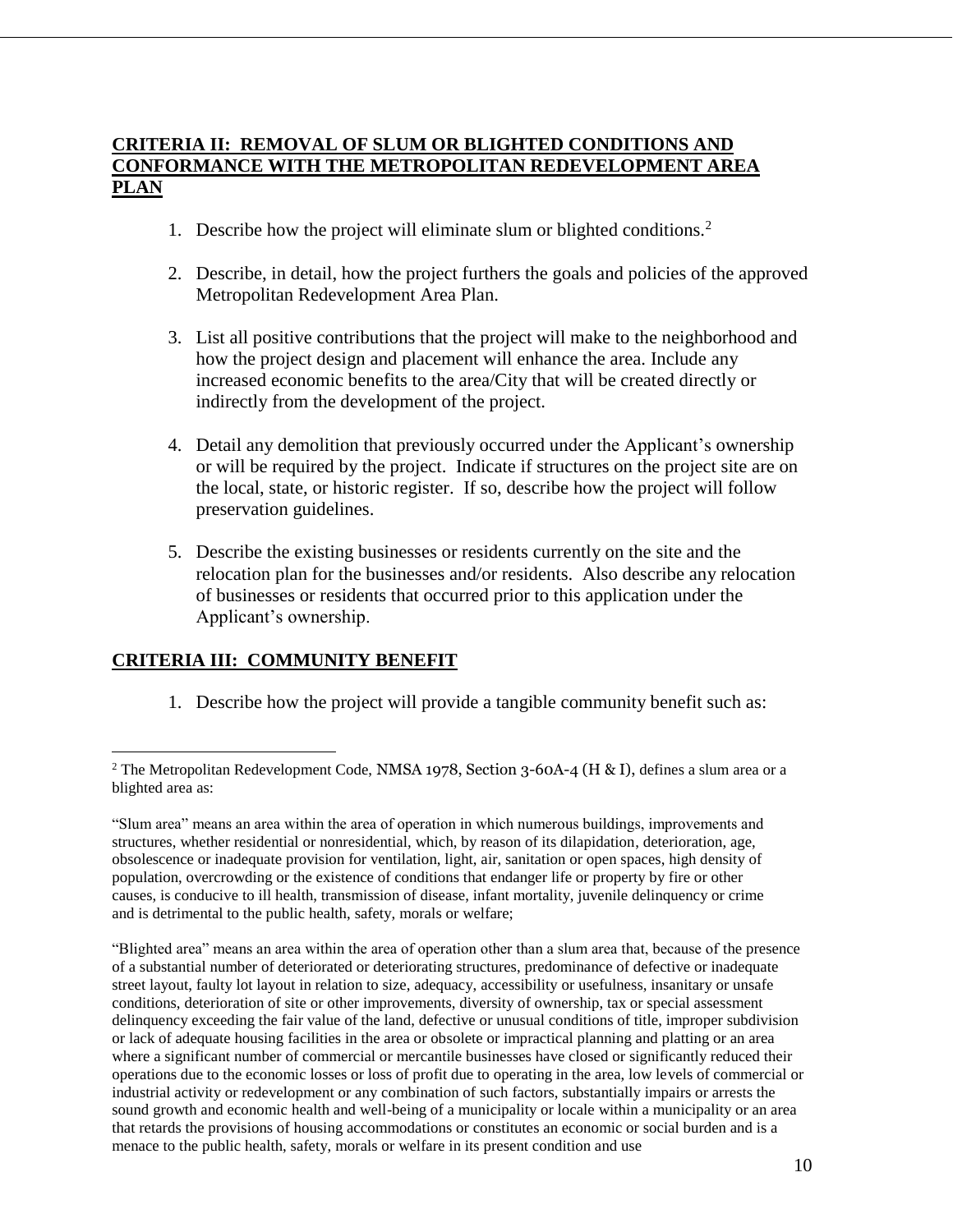- Provide living wage jobs;
- Commitment to recruit from the local neighborhood;
- Provide affordable housing;
- Include public art such as a mural;
- Include enhanced streetscape improvements such as widened sidewalks, urban furniture components, or other permeable public/private space that activates the street;
- Incorporate design elements that will encourage mass transit use and other forms of multimodal transportation;
- $\bullet$  Incorporate charging stations for EV;
- Rehabilitate existing structures on site;
- Recruit new or expanding businesses;
- Provide below market-rate meeting space to local non-profits, startup companies, or other users;
- Create, produce or use renewable energy and renewable energy technology;
- Provide neighborhood serving retail or services;
- Provide community activation programming; or
- Other as proposed by the applicant.

Commitments to provide community benefits will be included in lease provisions with security and clawback provisions.

- 2. Number and Types of Jobs Created: Estimated the number of both construction and permanent jobs to be created. Describe how these numbers were determined.
- 3. Gross Receipts Tax: Provide an estimated amount of gross receipts tax that will be generated from the construction of the project and permanently. Please justify the estimate and explain how it was derived.

# **CRITERIA IV: PROJECT FEASIBILITY**

1. Applicant Experience: Describe the development entity and provide information about the experience of the company or of significant individuals involved in the type of development proposed. Include as an attachment resumes of main principles, or other information which will bear on the experience and credibility of the development entity. Provide examples of previously completed projects.

Describe who will manage the project. If the project will be managed by someone other than the applicant, describe that entity's experience and the applicants long-term involvement?

2. Tax Issues and Debarment: Please provide a statement declaring that the applicant and all owners of the development entity: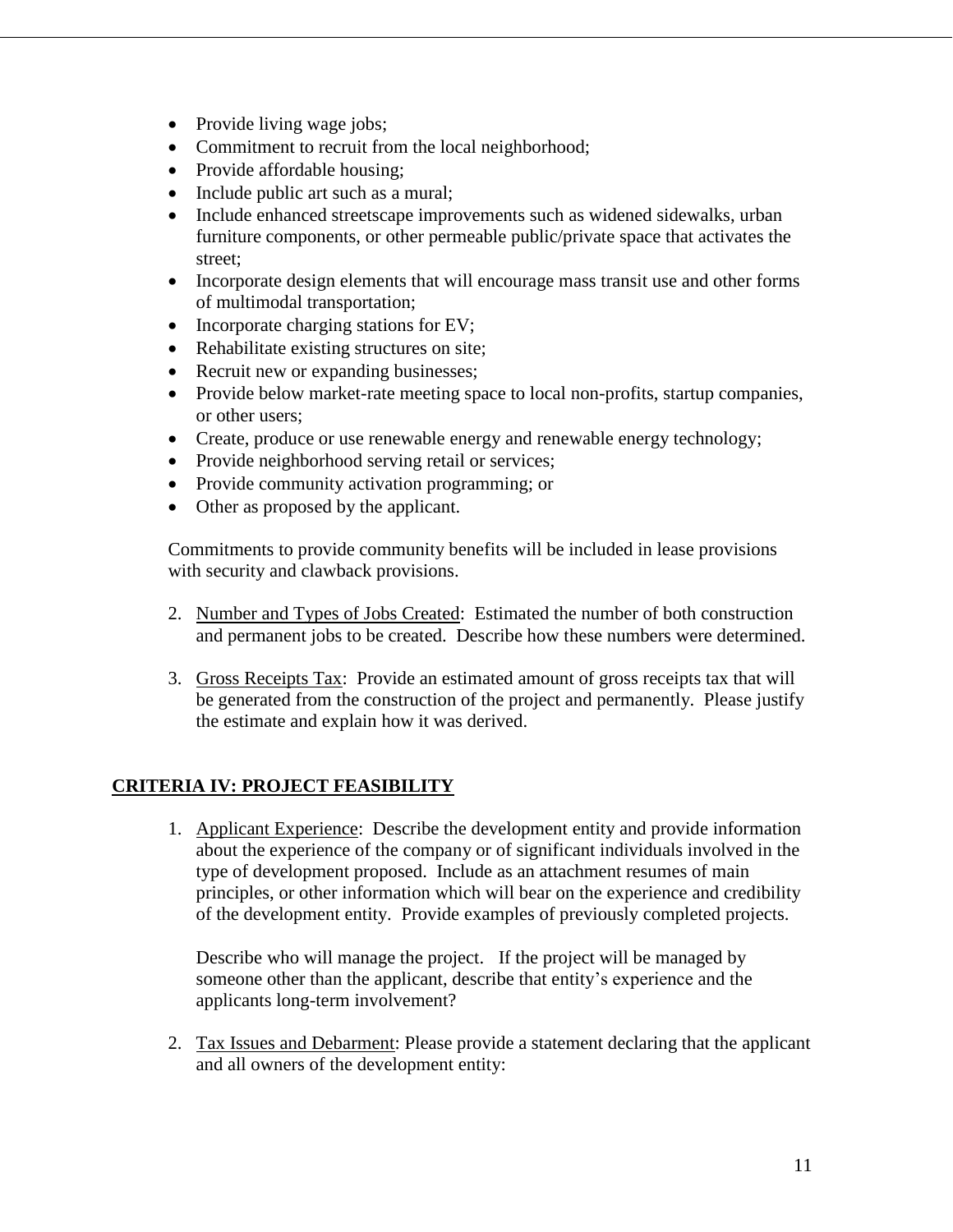- Have NO outstanding substantive federal, state or local tax issues;
- Have NOT been debarred or otherwise found ineligible to receive funds by any agency of the federal government, the State of New Mexico, any local public body of the State, or any state of the United States; and
- Are NOT subject to any pending litigation. If, however, there are pending issues, thoroughly describe all issues and their status.
- Have NOT been found guilty of any federal, state, or local crimes, excluding misdemeanors.

3. Construction Schedule

Provide a construction timeline with benchmarks.

4. Issuance of Bonds

Provide the anticipated date of bond issuance and bond amount.

### **CRITERIA V: MR BOND NECESSITY**

- 1. Provide the estimated total development cost using the attached development budget form. Provide the estimated project value after completion.
- 2. Indicate if a tax abatement is requested. If a tax abatement is requested, demonstrate that the abatement is necessary for the financial feasibility of the project.
- 3. Provide a summary of the present assessed value and tax bill for all parcels according to the Bernalillo County Assessor's office.

# **ATTACHMENTS**

The following attachments are required:

- Map showing the location of the project
- Site Plan
- 3-D Renderings
- Elevations showing building colors and materials
- Copy of the County Assessors Notice of Value and Property Tax Bill for all parcels in the proposed project
- Any other information as desired to supplement the plan up to an additional 10 page.